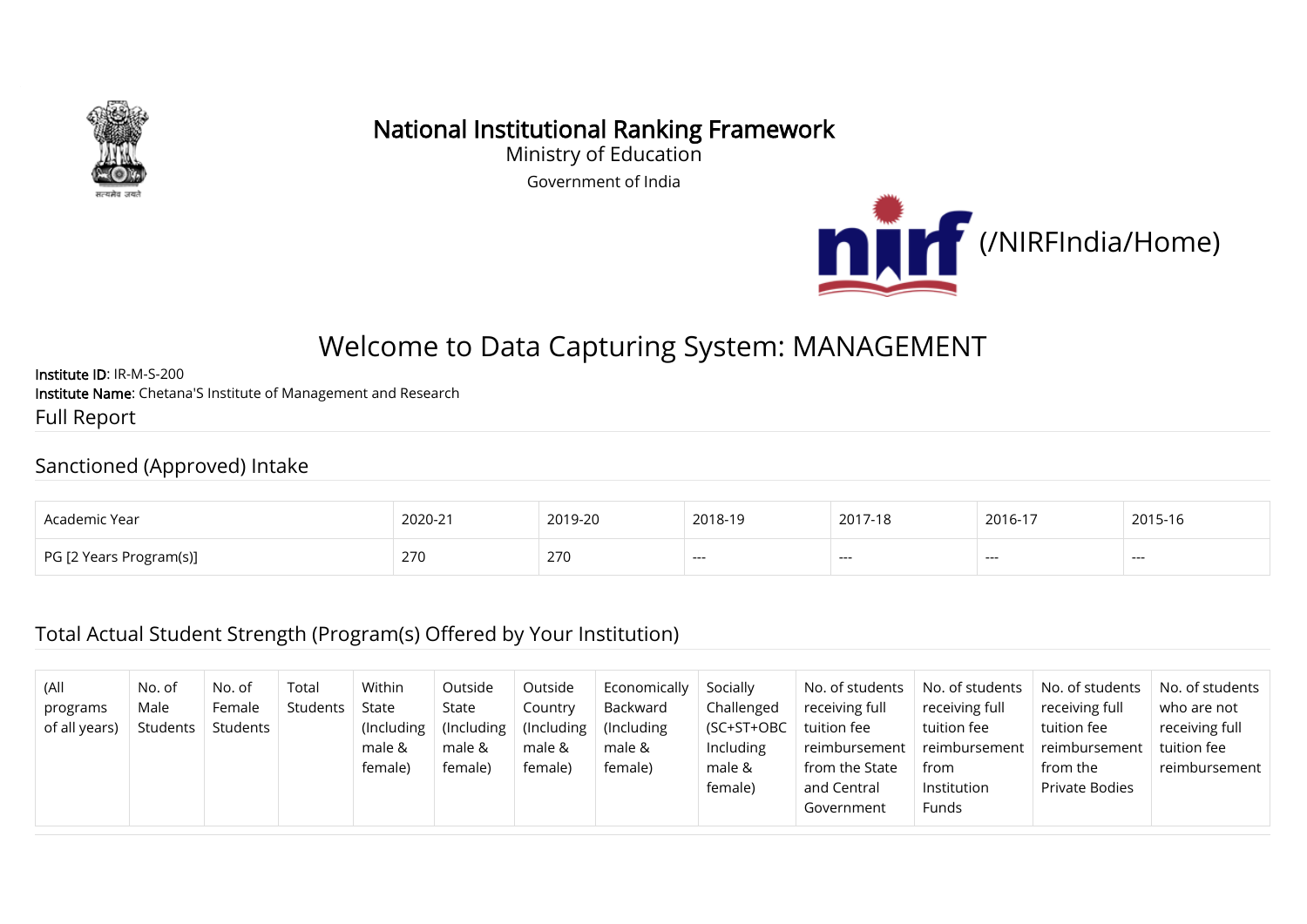| (All<br>programs<br>of all years) | No. of<br>Male<br>Students | No. of<br>Female<br>Students | Total<br>Students | Within<br>State<br>(Including<br>male &<br>female) | Outside<br>State<br>(Including)<br>male &<br>female) | Outside<br>Country<br>(Including<br>male &<br>female) | Economically<br>Backward<br>(Including)<br>male &<br>female) | Socially<br>Challenged<br>(SC+ST+OBC<br>Including<br>male &<br>female) | No. of students<br>receiving full<br>tuition fee<br>reimbursement<br>from the State<br>and Central<br>Government | No. of students<br>receiving full<br>tuition fee<br>reimbursement<br>from<br>Institution<br><b>Funds</b> | No. of students<br>receiving full<br>tuition fee<br>reimbursement<br>from the<br>Private Bodies | No. of students<br>who are not<br>receiving full<br>tuition fee<br>reimbursement |
|-----------------------------------|----------------------------|------------------------------|-------------------|----------------------------------------------------|------------------------------------------------------|-------------------------------------------------------|--------------------------------------------------------------|------------------------------------------------------------------------|------------------------------------------------------------------------------------------------------------------|----------------------------------------------------------------------------------------------------------|-------------------------------------------------------------------------------------------------|----------------------------------------------------------------------------------|
| PG [2 Years<br>Program(s)]        | 313                        | 190                          | 503               | 469                                                | 34                                                   | 0                                                     | 0                                                            | 0                                                                      | 0                                                                                                                | $\Omega$                                                                                                 | 0                                                                                               | 0                                                                                |

### Placement & Higher Studies

|                  |                                                     | PG [2 Years Program(s)]: Placement & higher studies for previous 3 years |                  |                                                          |                              |                                                      |                                                |
|------------------|-----------------------------------------------------|--------------------------------------------------------------------------|------------------|----------------------------------------------------------|------------------------------|------------------------------------------------------|------------------------------------------------|
| Academic<br>Year | No. of first year<br>students intake in the<br>year | No. of first year students<br>admitted in the year                       | Academic<br>Year | No. of students graduating in<br>minimum stipulated time | No. of<br>students<br>placed | Median salary of placed<br>graduates (Amount in Rs.) | No. of students selected<br>for Higher Studies |
| $(2017-18)$      | 270                                                 | 260                                                                      | (2018-19)        | 254                                                      | 231                          | 550000 (Five Lacs Fifty<br>Thousands)                | 0                                              |
| $(2018-19)$      | 270                                                 | 246                                                                      | $(2019-20)$      | 244                                                      | 188                          | 550000 (Five Lacs Fifty<br>Thousands)                |                                                |
| $(2019-20)$      | 270                                                 | 252                                                                      | $(2020-21)$      | 251                                                      | 240                          | 550000 (Five Lac Fifty<br>Thousands)                 |                                                |

#### Ph.D Student Details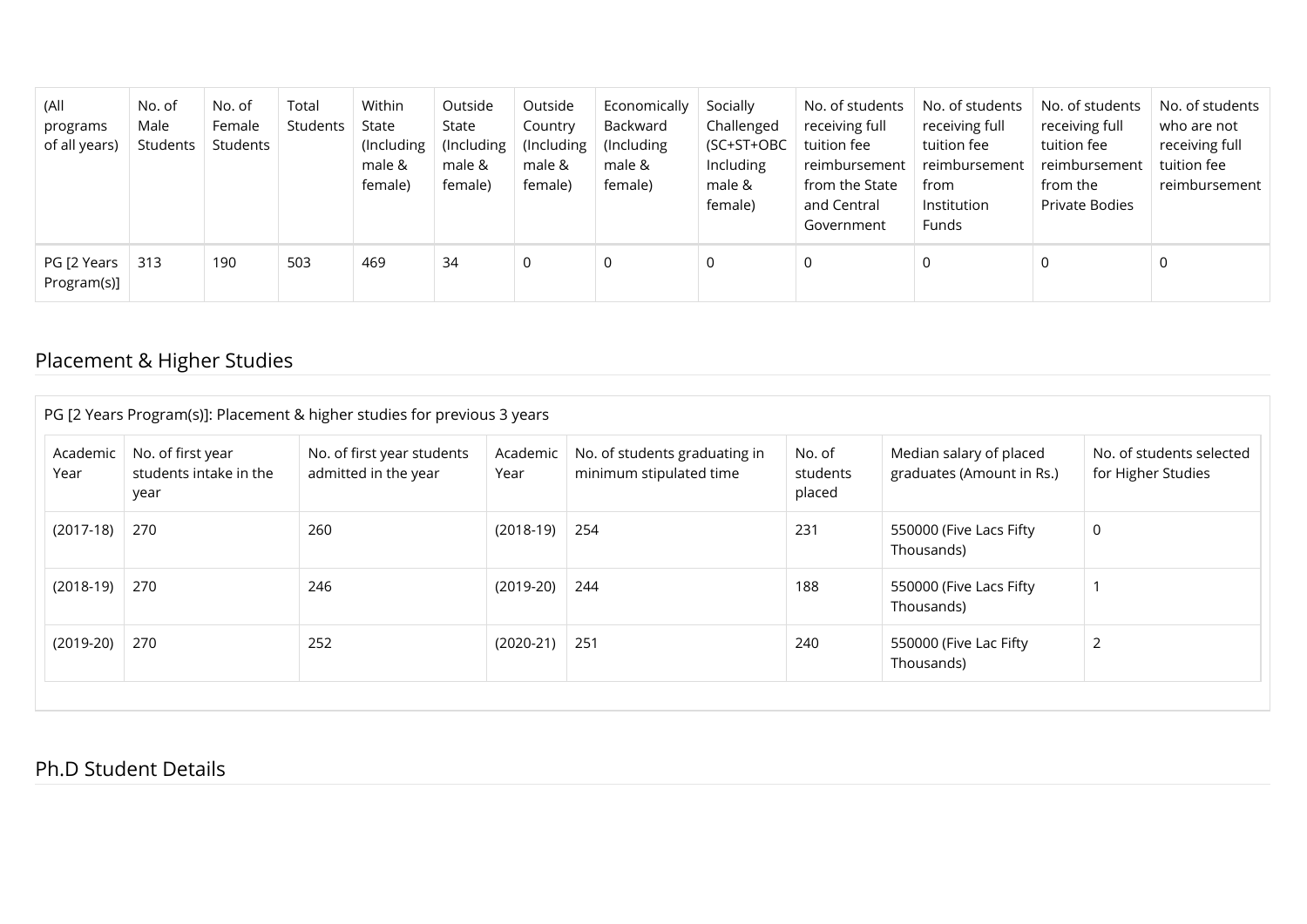| Ph.D (Student pursuing doctoral program till 2020-21; Students admitted in the academic year 2020-21 should not be entered here.) |                       |  |         |         |  |  |
|-----------------------------------------------------------------------------------------------------------------------------------|-----------------------|--|---------|---------|--|--|
|                                                                                                                                   | <b>Total Students</b> |  |         |         |  |  |
| Full Time                                                                                                                         |                       |  |         |         |  |  |
| Part Time                                                                                                                         | $\Omega$              |  |         |         |  |  |
|                                                                                                                                   |                       |  |         |         |  |  |
| No. of Ph.D students graduated (including Integrated Ph.D)                                                                        |                       |  |         |         |  |  |
|                                                                                                                                   | 2020-21               |  | 2019-20 | 2018-19 |  |  |
| Full Time                                                                                                                         | $\mathbf 0$           |  | 0       | 0       |  |  |
| Part Time                                                                                                                         | 0                     |  |         | C       |  |  |
|                                                                                                                                   |                       |  |         |         |  |  |

## Financial Resources: Utilised Amount for the Capital & Operational expenditure for previous 3 years

| Financial Year                                                                                       | 2020-21                                                                | 2019-20                                                           | 2018-19                                                                |  |  |  |
|------------------------------------------------------------------------------------------------------|------------------------------------------------------------------------|-------------------------------------------------------------------|------------------------------------------------------------------------|--|--|--|
|                                                                                                      | Utilised Amount                                                        | Utilised Amount                                                   | Utilised Amount                                                        |  |  |  |
| Annual Capital Expenditure on Academic Activities and Resources (excluding expenditure on buildings) |                                                                        |                                                                   |                                                                        |  |  |  |
| Library (Books, Journals and e-Resources only)                                                       | 1810943 (Eighteen lakhs ten thous<br>and nine hundred and forty three) | 2606701 (Twenty six lakhs six thou<br>sand seven hundred and one) | 2067884 (Twenty lakhs sixty seven<br>thousand eight hundred eight four |  |  |  |
| Expenditure on setting up/upgradation of laboratory                                                  | 0 (Zero)                                                               | 0 (Zero)                                                          | 0 (Zero)                                                               |  |  |  |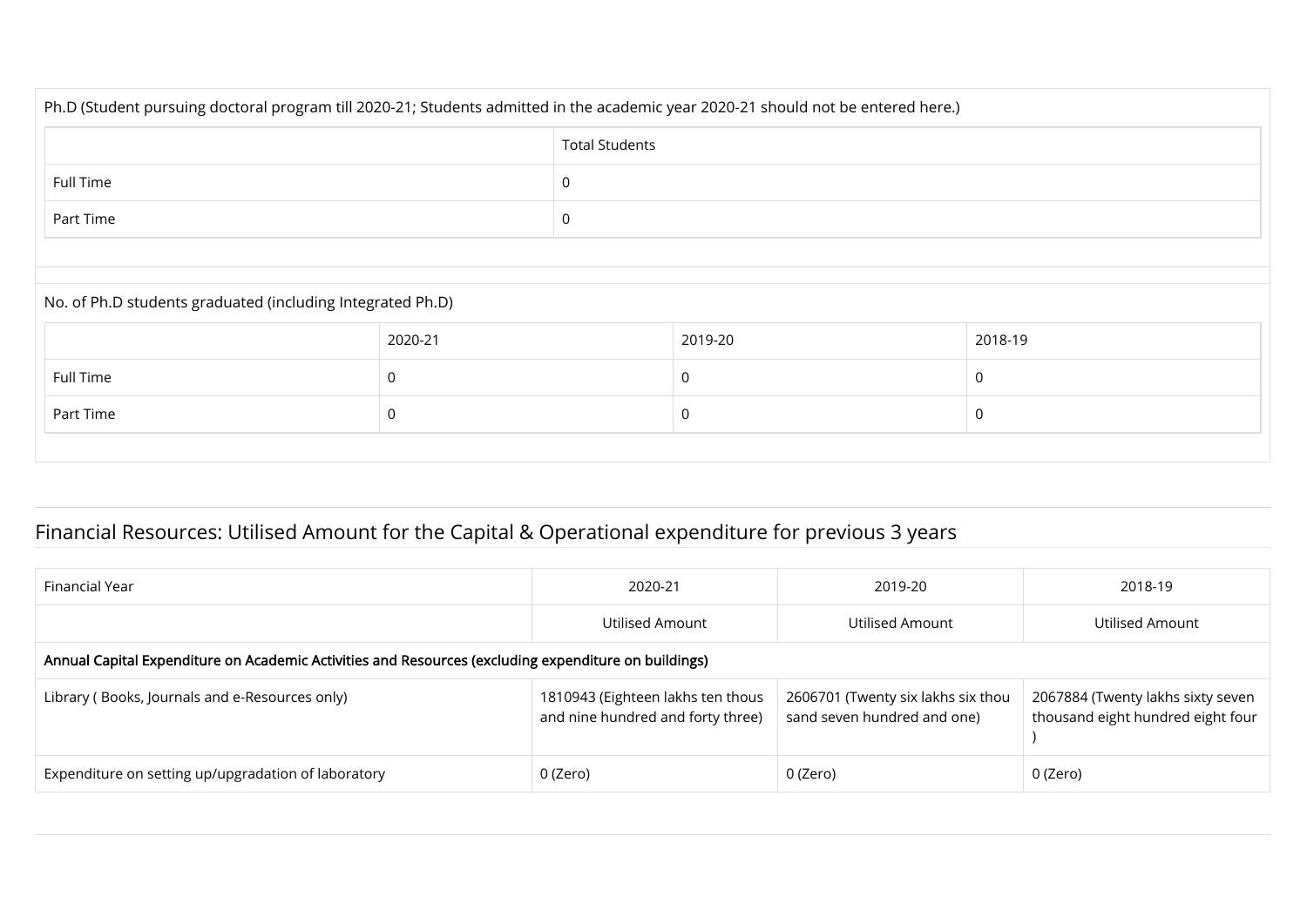| Financial Year                                                                                                                                                                                  | 2020-21                                                                                       | 2019-20                                                                                          | 2018-19                                                                                         |  |  |  |  |
|-------------------------------------------------------------------------------------------------------------------------------------------------------------------------------------------------|-----------------------------------------------------------------------------------------------|--------------------------------------------------------------------------------------------------|-------------------------------------------------------------------------------------------------|--|--|--|--|
|                                                                                                                                                                                                 | Utilised Amount                                                                               | Utilised Amount                                                                                  | Utilised Amount                                                                                 |  |  |  |  |
| Other expenditure on creation of Capital Assets (For setting up<br>classrooms, seminar hall, conference hall, library excluding expenditure<br>on Land , Building, Roads etc.)                  | 1359246 (Thirteen lakhs fifty nine t<br>housand two hundred and forty si<br>X)                | 0 (Zero)                                                                                         | 0 (Zero)                                                                                        |  |  |  |  |
| <b>Annual Operational Expenditure</b>                                                                                                                                                           |                                                                                               |                                                                                                  |                                                                                                 |  |  |  |  |
| A. Salary of Teaching Staff<br>B.Salary of Non Teaching Staff                                                                                                                                   | 49535803 (Four crore ninety five la<br>khs thirty five thousand eight hund<br>red and three)  | 42643594 (Four crore twenty six la<br>khs forty three thousand five hund<br>red and ninety four) | 44737348 (Four crore forty seven l<br>akhs thirty seven thousand three h<br>undred forty eight) |  |  |  |  |
| Maintenance of Academic Infrastructure or consumables and other<br>running expenditures (excluding maintenance of hostels and allied<br>services, rent of the building, depreciation cost, etc) | 13491719 (One crore thirty four lak<br>hs ninety one thousand seven hun<br>dred and nineteen) | 16460800 (One crore sixty four lak<br>hs sixty thousand eight hundred o<br>nly)                  | 16016998 (One crore sixty lakhs six<br>teen thousand nine hundred ninet<br>y eight)             |  |  |  |  |
| National/ International level Seminars/Conferences/<br>Workshops/Symposia conducted by the institute                                                                                            | 171350 (One lakh seventy one tho<br>usand three hundred and fifty)                            | 824989 (Eight lakh twenty four tho<br>usand nine hundred eighty nine)                            | 1304691 (Thirteen lakhs four thous<br>and six hundred ninety one)                               |  |  |  |  |

### Sponsored Research Details (Only related to MANAGEMENT)

| Financial Year                           | 2020-21 | 2019-20                    | 2018-19 |
|------------------------------------------|---------|----------------------------|---------|
| Total no. of Sponsored Projects          | 0       |                            |         |
| Total no. of Funding Agencies            | 0       |                            |         |
| Total Amount Received (Amount in Rupees) | 0       | 25000                      |         |
| Amount Received in Words                 | Zero    | Twenty Five Thousands Only | Zero    |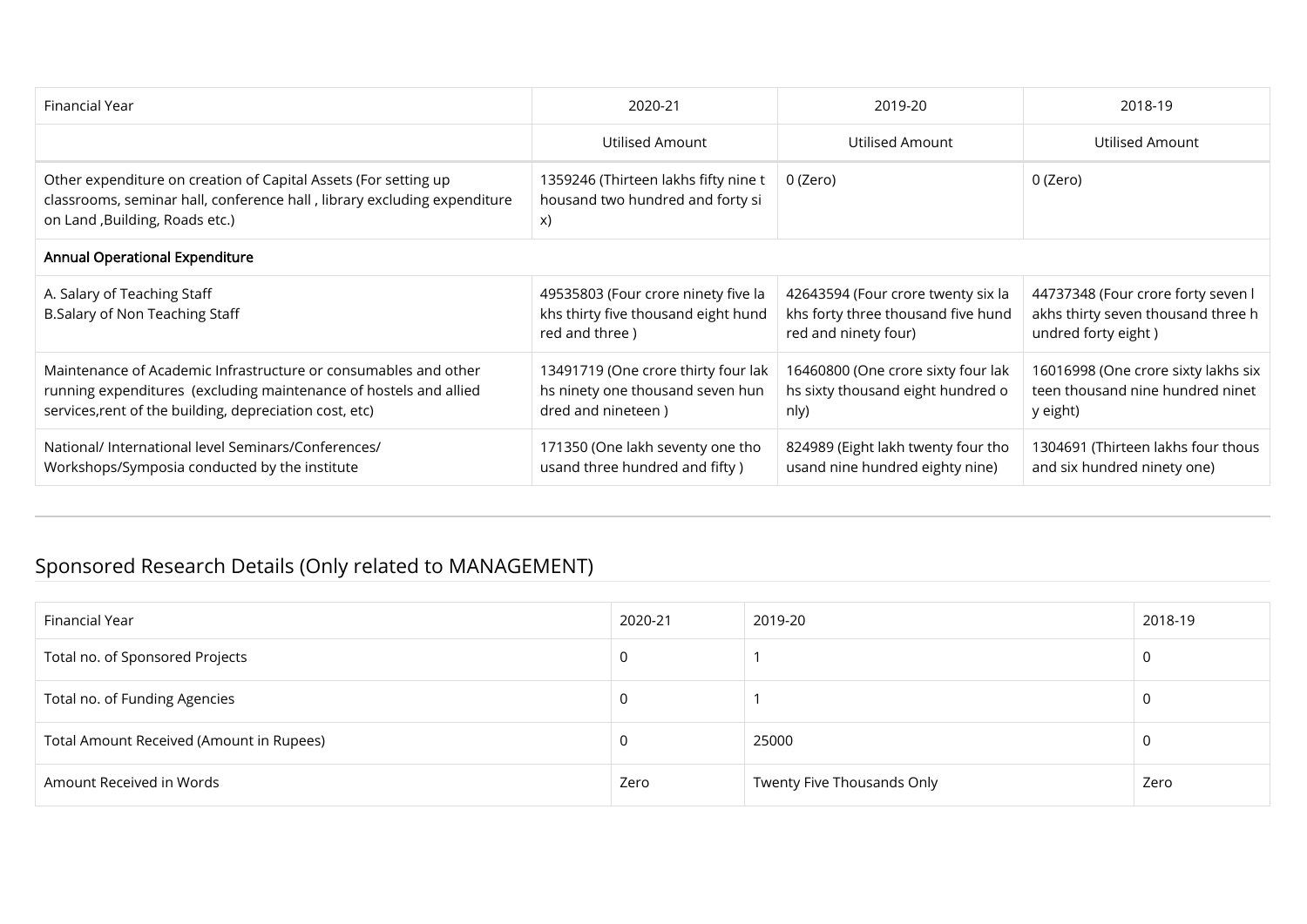#### Consultancy Project Details (Only related to MANAGEMENT)

| Financial Year                           | 2020-21                         | 2019-20 | 2018-19 |
|------------------------------------------|---------------------------------|---------|---------|
| Total no. of Consultancy Projects        |                                 |         |         |
| Total no. of Client Organizations        |                                 |         |         |
| Total Amount Received (Amount in Rupees) | 219000                          |         |         |
| Amount Received in Words                 | TWO LAC NINETEEN THOUSANDS ONLY | Zero    | Zero    |

#### Executive Development Programs/Management Development Programs

| Financial Year                                                                  | 2020-21                   | 2019-20  | 2018-19                      |
|---------------------------------------------------------------------------------|---------------------------|----------|------------------------------|
| Total no. of Executive Development Programs/ Management Development Programs    | b                         | 10       | 10                           |
| Total no. of Participants                                                       | 60                        | 300      | 300                          |
| Total Annual Earnings (Excluding Lodging & Boarding Charges) (Amount in Rupees) | 68000                     | $\Omega$ | 20000                        |
| <b>Total Annual Earnings in Words</b>                                           | SIXTY EIGHT THOUSAND ONLY | ZERO     | <b>Twenty Thousands Only</b> |

### PCS Facilities: Facilities of physically challenged students

| 1. Do your institution buildings have Lifts/Ramps? | $\perp$ Yes, more than 80% of the<br>buildings |
|----------------------------------------------------|------------------------------------------------|
|                                                    |                                                |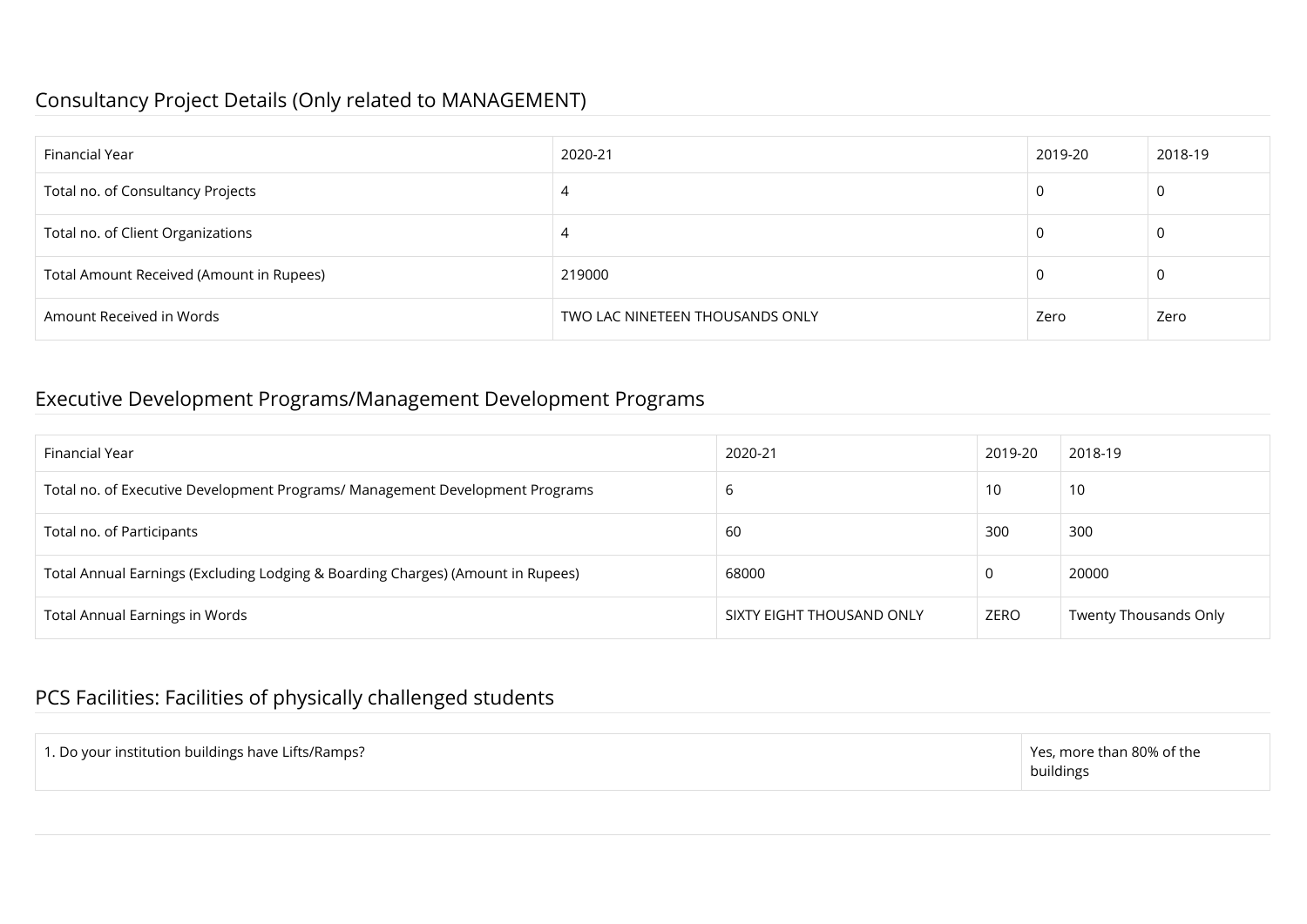| 2. Do your institution have provision for walking aids, includingwheelchairs and transportation from one building to another for handicapped<br>students? | Yes                                         |
|-----------------------------------------------------------------------------------------------------------------------------------------------------------|---------------------------------------------|
| 3. Do your institution buildings have specially designed toilets for handicapped students?                                                                | $\perp$ Yes, less than 40% of the buildings |

### Faculty Details

| Srno           | Name                | Age | Designation            | Gender | Qualification | Experience (In<br>Months) | Currently working with<br>institution? | Joining<br>Date     | Leaving<br>Date | Association type |
|----------------|---------------------|-----|------------------------|--------|---------------|---------------------------|----------------------------------------|---------------------|-----------------|------------------|
| $\overline{1}$ | Dr Madhumita Patil  | 61  | Professor              | Female | Ph.D          | 392                       | Yes                                    | $01 - 12 -$<br>2005 | $---$           | Regular          |
| $2^{\circ}$    | Dr Nalini Krishnan  | 53  | Professor              | Female | Ph.D          | 367                       | Yes                                    | $01-07-$<br>2014    | $---$           | Regular          |
| 3              | Dr Hufrish Majra    | 44  | Professor              | Female | Ph.D          | 248                       | Yes                                    | $01-09-$<br>2017    | $---$           | Regular          |
| 4              | Dr Anuja Joshi      | 54  | Associate<br>Professor | Female | Ph.D          | 323                       | Yes                                    | 22-06-<br>2018      | $---$           | Regular          |
| 5              | Dr Sandeep Nemlekar | 56  | Associate<br>Professor | Male   | Ph.D          | 421                       | Yes                                    | $01 - 07 -$<br>2018 | $---$           | Regular          |
| 6              | Dr Kamlesh Tiku     | 59  | Associate<br>Professor | Male   | Ph.D          | 385                       | Yes                                    | $01-07-$<br>2014    | $---$           | Regular          |
| $\overline{7}$ | Dr Mahesh Luthia    | 49  | Associate<br>Professor | Male   | Ph.D          | 337                       | Yes                                    | 16-08-<br>2019      | $---$           | Regular          |
| 8              | Dr Mrinali Tikare   | 46  | Associate<br>Professor | Female | Ph.D          | 249                       | Yes                                    | 09-08-<br>2019      | $---$           | Regular          |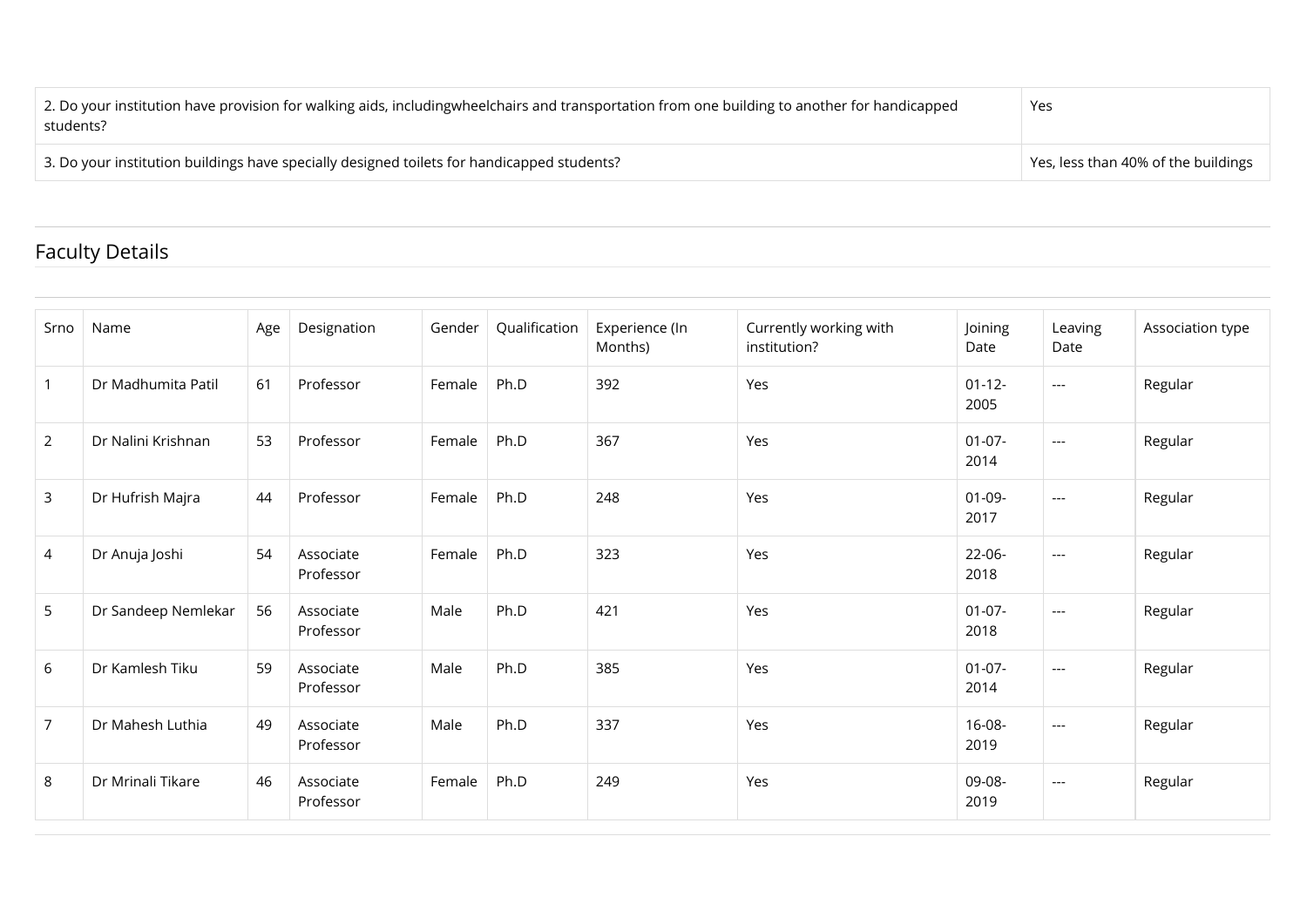| 9  | Dr Barsharani<br>Maharana | 39 | Assistant<br>Professor | Female | Ph.D       | 157 | Yes | $30 - 06 -$<br>2018 | $\hspace{0.05cm} \ldots$          | Regular                |
|----|---------------------------|----|------------------------|--------|------------|-----|-----|---------------------|-----------------------------------|------------------------|
| 10 | Dr Rajiv Gatne            | 63 | Assistant<br>Professor | Male   | Ph.D       | 458 | Yes | $27-02-$<br>2016    | $\hspace{0.05cm} \ldots$          | Regular                |
| 11 | Dr Indira Singh           | 54 | Assistant<br>Professor | Female | Ph.D       | 295 | Yes | $31-08-$<br>2019    | $\hspace{0.05cm} \ldots$          | Regular                |
| 12 | Dr Omkar Dalvi            | 32 | Assistant<br>Professor | Male   | Ph.D       | 122 | Yes | $21 - 05 -$<br>2014 | $\hspace{0.05cm} \ldots$          | Regular                |
| 13 | Rohit Koli                | 29 | Assistant<br>Professor | Male   | <b>MMS</b> | 77  | Yes | $26-02-$<br>2015    | $\overline{\phantom{a}}$          | Regular                |
| 14 | Neena Katkar              | 40 | Assistant<br>Professor | Female | PGDM       | 216 | Yes | $01 - 08 -$<br>2019 | $\scriptstyle\cdots$              | Regular                |
| 15 | Ashish Bharadwaj          | 44 | Assistant<br>Professor | Male   | PGDBA      | 205 | Yes | $01 - 07 -$<br>2019 | $\hspace{0.05cm} \ldots$          | Adhoc /<br>Contractual |
| 16 | Rabindra Singh            | 44 | Assistant<br>Professor | Male   | PGDM       | 172 | Yes | 24-03-<br>2008      | $\hspace{0.05cm} \dashrightarrow$ | Regular                |
| 17 | Dhiraj Mahajan            | 34 | Assistant<br>Professor | Male   | <b>MMS</b> | 114 | Yes | $03-02-$<br>2017    | $\overline{\phantom{a}}$          | Regular                |
| 18 | Shilpa Kajbaje            | 49 | Assistant<br>Professor | Female | <b>MCA</b> | 305 | Yes | $20-02-$<br>2008    | $\scriptstyle\cdots$              | Regular                |
| 19 | Seva Ranganekar           | 50 | Assistant<br>Professor | Female | <b>MBA</b> | 149 | Yes | $26-02-$<br>2016    | $\scriptstyle\cdots$              | Regular                |
| 20 | Dr Chirag Shah            | 40 | Associate<br>Professor | Male   | Ph.D       | 147 | Yes | $01 - 08 -$<br>2020 | $\hspace{0.05cm} \ldots$          | Regular                |
| 21 | Dr Athar Qureshi          | 44 | Assistant<br>Professor | Male   | <b>MMM</b> | 211 | Yes | $02 - 01 -$<br>2020 | $\hspace{0.05cm} \ldots$          | Regular                |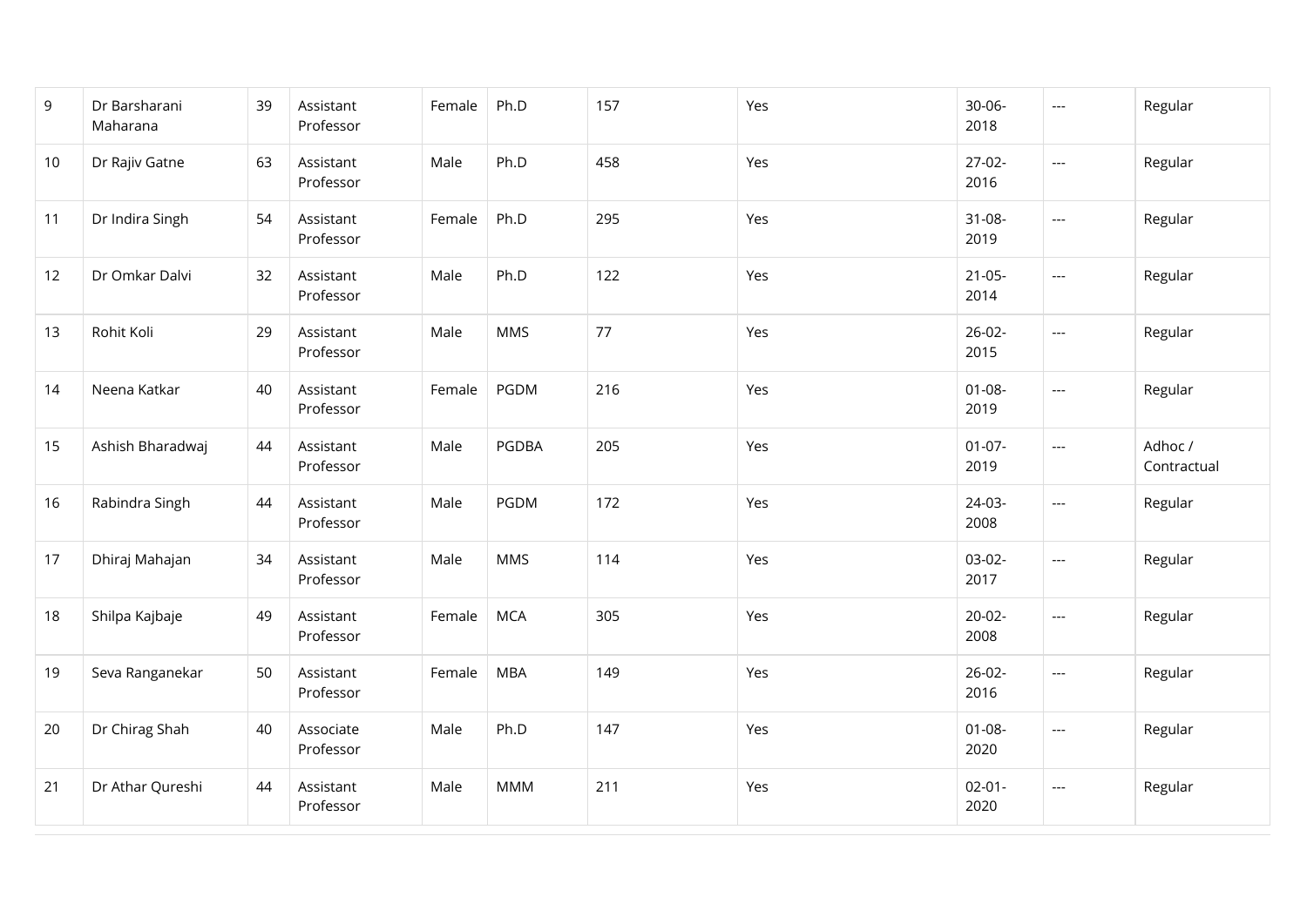| 22 | Dr Chetana Asbe        | 40 | Assistant<br>Professor | Female | Ph.D       | 181 | Yes | 20-08-<br>2020      | $\hspace{0.05cm} \ldots$          | Regular                |
|----|------------------------|----|------------------------|--------|------------|-----|-----|---------------------|-----------------------------------|------------------------|
| 23 | Dr Ruchika Agarwal     | 36 | Assistant<br>Professor | Female | Ph.D       | 164 | Yes | $31 - 08 -$<br>2020 | $---$                             | Regular                |
| 24 | DR Rashmi Jain         | 43 | Associate<br>Professor | Female | Ph.D       | 227 | Yes | 25-09-<br>2020      | $\hspace{0.05cm} \ldots$          | Regular                |
| 25 | Chetan Kadam           | 60 | Assistant<br>Professor | Male   | C.W.A.     | 428 | Yes | $01 - 07 -$<br>2019 | $\hspace{0.05cm} \ldots$          | Regular                |
| 26 | Dr Neil Sequeira       | 51 | Assistant<br>Professor | Male   | Ph.D       | 348 | Yes | $14-07-$<br>2019    | $\hspace{0.05cm} \ldots$          | Adhoc /<br>Contractual |
| 27 | <b>Bharat Nadkarni</b> | 67 | Assistant<br>Professor | Male   | <b>MBA</b> | 432 | Yes | 18-07-<br>2019      | $--$                              | Adhoc /<br>Contractual |
| 28 | Samir Vithlani         | 37 | Assistant<br>Professor | Male   | <b>MMS</b> | 168 | Yes | $10-07-$<br>2019    | $\hspace{0.05cm} \ldots$          | Adhoc /<br>Contractual |
| 29 | Dr Amit Ranganekar     | 51 | Assistant<br>Professor | Male   | Ph.D       | 336 | Yes | 18-07-<br>2020      | $\hspace{0.05cm} \ldots$          | Visiting               |
| 30 | Dr Uday Sawant         | 58 | Assistant<br>Professor | Male   | Ph.D       | 408 | Yes | 18-07-<br>2020      | $\hspace{0.05cm} \ldots$          | Visiting               |
| 31 | Nikhil Rao             | 51 | Assistant<br>Professor | Male   | <b>MMS</b> | 168 | Yes | 18-07-<br>2020      | $\hspace{0.05cm} \ldots$          | Visiting               |
| 32 | Hitesh Sethia          | 39 | Assistant<br>Professor | Male   | <b>MBA</b> | 120 | No  | 18-07-<br>2020      | 31-12-2020                        | Visiting               |
| 33 | S S N MURTY            | 69 | Assistant<br>Professor | Male   | <b>MBA</b> | 444 | Yes | 18-07-<br>2020      | $\hspace{0.05cm} \ldots$          | Visiting               |
| 34 | Aarfa Shaikh           | 35 | Assistant<br>Professor | Female | PGDM       | 156 | Yes | 18-07-<br>2020      | $\hspace{0.05cm} \dashrightarrow$ | Visiting               |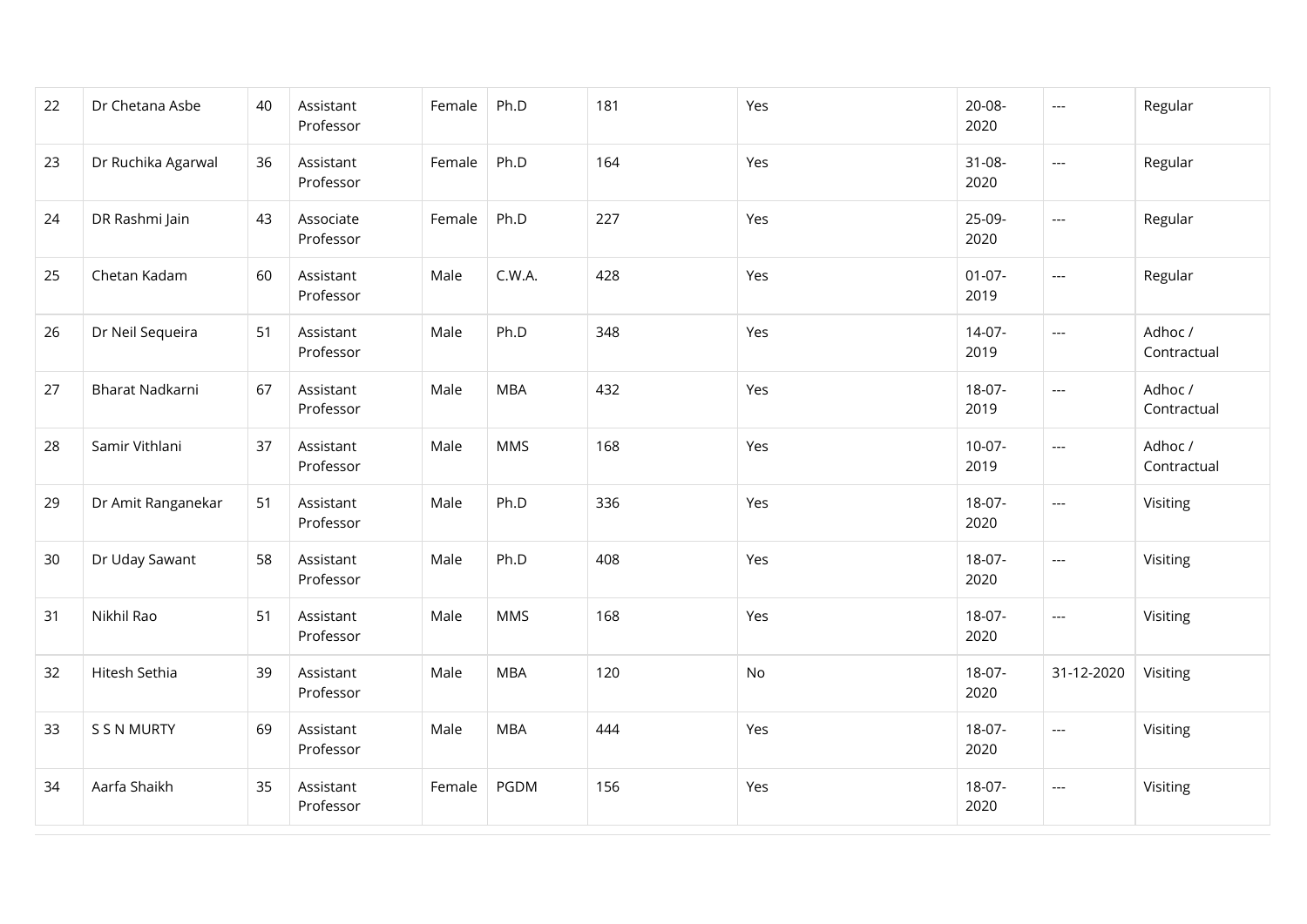| 35 | Hemant Jog        | 59 | Assistant<br>Professor | Male   | B.E        | 396 | Yes | 18-07-<br>2020      | $\hspace{0.05cm} \ldots$ | Visiting |
|----|-------------------|----|------------------------|--------|------------|-----|-----|---------------------|--------------------------|----------|
| 36 | Hemant Kale       | 59 | Assistant<br>Professor | Male   | B.E        | 420 | Yes | 18-07-<br>2020      | $\hspace{0.05cm} \ldots$ | Visiting |
| 37 | Shashank Kotwal   | 50 | Assistant<br>Professor | Male   | B.E        | 312 | Yes | 18-07-<br>2020      | $--$                     | Visiting |
| 38 | Sanjay Gupta      | 52 | Assistant<br>Professor | Male   | <b>MBA</b> | 252 | Yes | 18-07-<br>2020      | $\hspace{0.05cm} \ldots$ | Visiting |
| 39 | Prashant Neharkar | 41 | Assistant<br>Professor | Male   | M.Sc.      | 144 | Yes | 18-07-<br>2020      | $\hspace{0.05cm} \ldots$ | Visiting |
| 40 | Shirley Fernandes | 30 | Assistant<br>Professor | Female | <b>MMS</b> | 120 | Yes | 18-07-<br>2020      | $\hspace{0.05cm} \ldots$ | Visiting |
| 41 | Rajeev Singh      | 43 | Assistant<br>Professor | Male   | <b>MBA</b> | 240 | Yes | 18-07-<br>2020      | $\hspace{0.05cm} \ldots$ | Visiting |
| 42 | Manish Chhabria   | 34 | Assistant<br>Professor | Male   | PGDM       | 120 | Yes | 18-07-<br>2020      | $\hspace{0.05cm} \ldots$ | Visiting |
| 43 | Saurabh Garg      | 33 | Assistant<br>Professor | Male   | <b>MMS</b> | 132 | Yes | 18-07-<br>2020      | $\hspace{0.05cm} \ldots$ | Visiting |
| 44 | Heena Chappru     | 34 | Assistant<br>Professor | Female | <b>MBA</b> | 132 | Yes | 18-07-<br>2020      | $\scriptstyle\cdots$     | Visiting |
| 45 | Neha Dutta        | 34 | Assistant<br>Professor | Female | PGDBM      | 120 | Yes | 18-07-<br>2020      | $\hspace{0.05cm} \ldots$ | Visiting |
| 46 | Ketki Hardikar    | 33 | Assistant<br>Professor | Female | <b>MMS</b> | 144 | Yes | $01 - 09 -$<br>2020 | $\hspace{0.05cm} \ldots$ | Visiting |
| 47 | Kasaf Shaikh      | 31 | Assistant<br>Professor | Female | <b>MMS</b> | 84  | Yes | 18-07-<br>2020      | $\hspace{0.05cm} \ldots$ | Visiting |